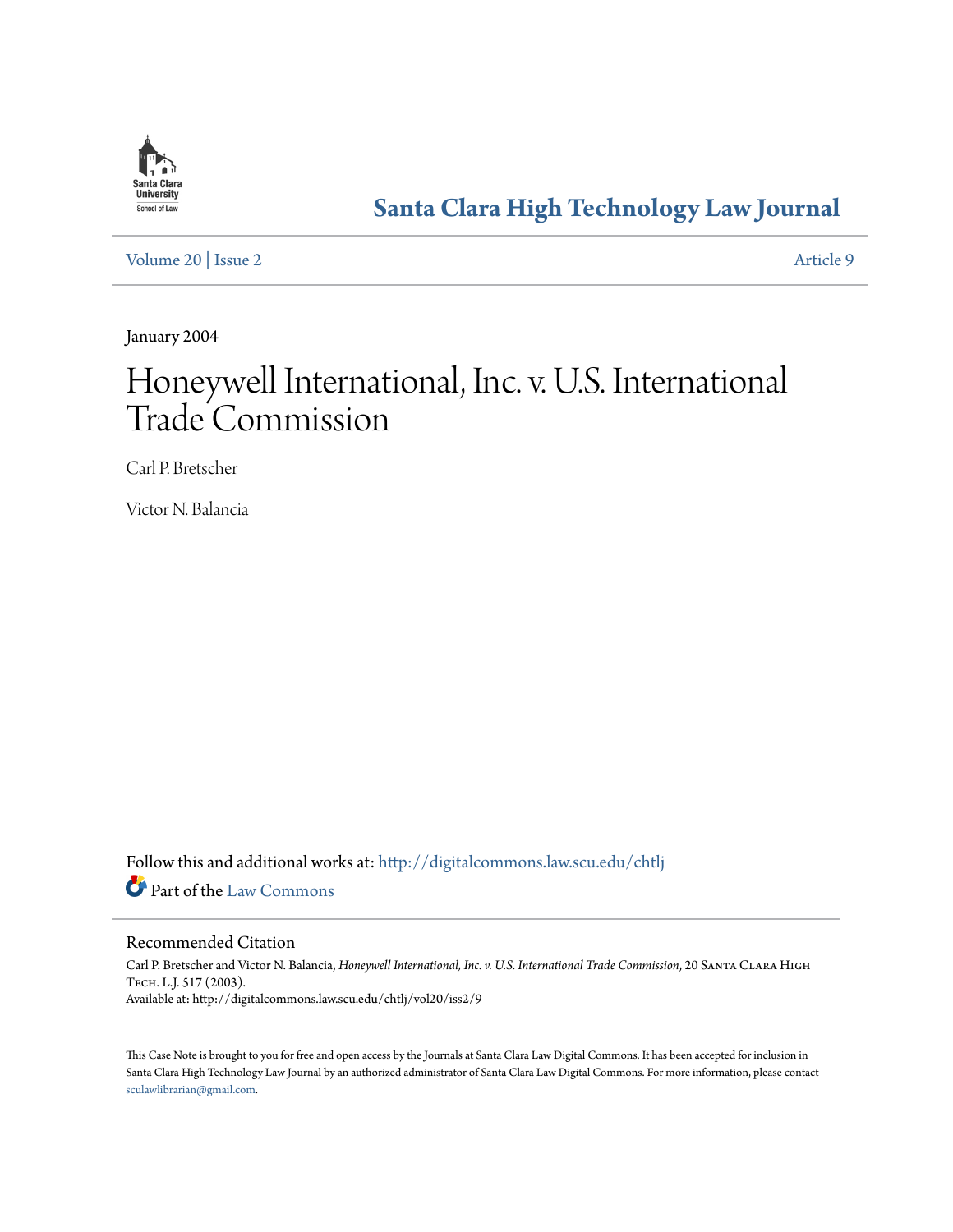# *HONEYWELL INTERNATIONAL, INC. V. U.S. INTERNATIONAL TRADE COMMISSION*

### **Carl P. Bretscher and Victor N. Balancia**

#### **I. INTRODUCTION**

In its recent decision in *Honeywell Int'l, Inc. v. U.S. Int'l Trade Commission,'* the **U.S.** Court of Appeals for the Federal Circuit affirmed a final determination **by** the **U.S.** International Trade Commission **("ITC"** or "Commission") that the claims of Honeywell's U.S. patent<sup>2</sup> ("'976 patent") were invalid as indefinite under **35 U.S.C. §** 112, second paragraph. *Honeywell* is unique in that the dispute was not so much over the meaning of the term at issue, "melting point elevation" ("MPE"), as it was over how to determine its value. Finding that where there were multiple methods known in the art for determining the melting point of polyethylene terephthalate ("PET") yam, and that different methods yielded significantly different results, the Federal Circuit concluded the claims were indefinite because they failed to reasonably apprise competitors whether their products were within the scope of the claims. This case should serve as a warning to patentees and practitioners to ensure that any quantitative parameters or formulae in their claims have single, well-understood meaning in the art or are clearly defined in the patent or prosecution history, particularly where the patentees have invented that parameter or formula for the purpose of drafting their claims.

#### **II. FACTUAL BACKGROUND**

Honeywell's **'976** patent is directed to processes for making dimensionally stable, multifilament polyester yarn.<sup>3</sup> Briefly, molten PET polymer is extruded under high pressure through a plate with multiple openings (a spinneret) to form a molten spun yarn. The spun yarn is then solidified **by** gradually passing it through a cooling zone

**<sup>1.</sup>** 341 **F.3d 1332** (Fed. Cir. **2003).**

<sup>2.</sup> **U.S.** Patent No. **5,630,976** (issued May 20, **1997).**

**<sup>3.</sup>** *Id.* at col. **13,** line 32-col. 14, line **63.**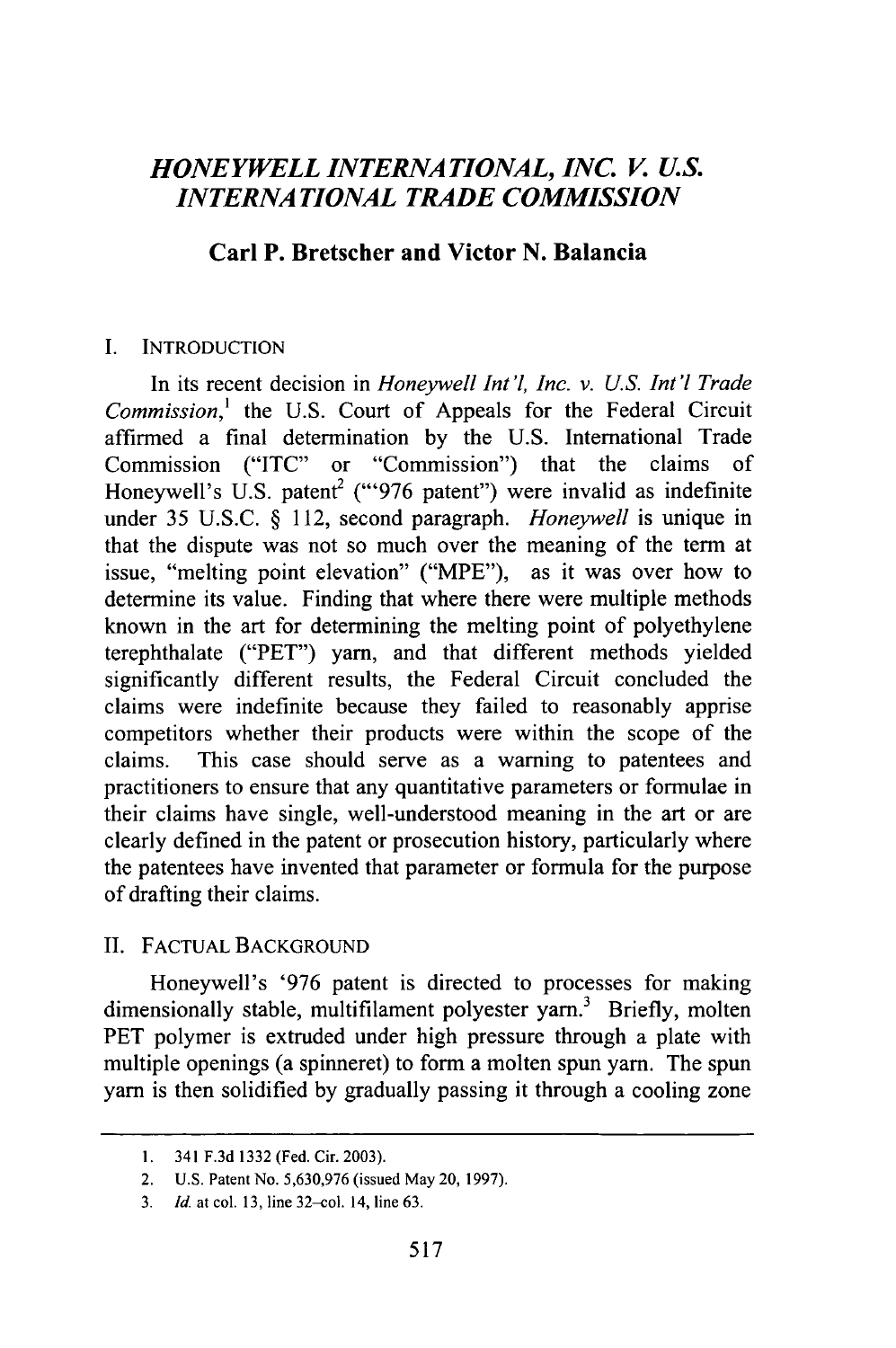and withdrawing it to form a partially crystalline (amorphous) yam having certain prescribed properties. This "undrawn" yam is then stretched under appropriate temperature conditions to form a "drawn" yarn that has the requisite crystalline properties to be twisted, plied, and treated to form a cord having high tenacity and dimensional stability.<sup>4</sup> The resultant cord can be used for reinforcing tires, conveyor belts, seat belts, and in other industrial applications.<sup>5</sup>

All of the independent claims of the '976 patent require that the drawn or undrawn yams have a "melting point elevation" within a prescribed range. For example, independent claims 1 and 7 require that the undrawn yarn have a melting point elevation between  $2-10^{\circ}$ C, while claim 14 requires that the drawn yam have a melting point elevation between  $10-14$ °.

The '976 patent defines the melting point elevation as the difference between the melting point of a PET yam sample and the melting point of a sample that has been melted and then rapidly quenched by liquid nitrogen.<sup>6</sup> The patent explains that the melting point elevation , provides a "direct quantitative measure" of the yam's "internal morphological structure."<sup>7</sup> The specification goes on to state that a more sensitive measure of the morphological structure is the formulaic melting point characteristic " $Z$ ."<sup>8</sup> However, the claims themselves refer only to the "melting point elevation"; they make no mention of the yam's morphological structure or "Z" factor.

It was undisputed that at the time Honeywell filed its patent application, there were at least four known methods for preparing the yarn samples to measure their melting points—the so-called "cut," "coil," "restrained ends," and "ball" methods. 9 In the cut method, as the name implies, the yam fibers are cut into small, i.e., 0.5 mm, segments before being melted. The coil method involves coiling the fibers around an object, such as tweezer tips, before placing them in the melting pan. In the restrained ends method, the ends of the fibers are tied to a spool or other device for testing. Finally, the ball method requires coiling the fibers and then rolling them into a ball between

- 5. *Id.* at col. 1, lines 16-23.
- 6. *Id.* at col. 5, lines **2-6.**
- 7. *Id.* at col. 5, lines 40-46.
- 8. U.S. Patent No. 5,630,976, *supra* note 2, at col. 4, line 64-col. 5, line 15.

*<sup>4.</sup> Id.* at col. 1, line 54-col. 2, line 4.

<sup>9.</sup> In the Matter of Certain Polyethylene Terephtthalate Yam and Products Containing Same, Order No. 61: Initial Determination Granting in Part and Denying in Part Respondents' Motion for Summary Determination of Non-Infringement and Invalidity of U.S. Patent No. 5,630,976, USITC Inv. No. 337-TA-457 at 5 (Feb. 4, 2002) [hereinafter *Initial Determination].*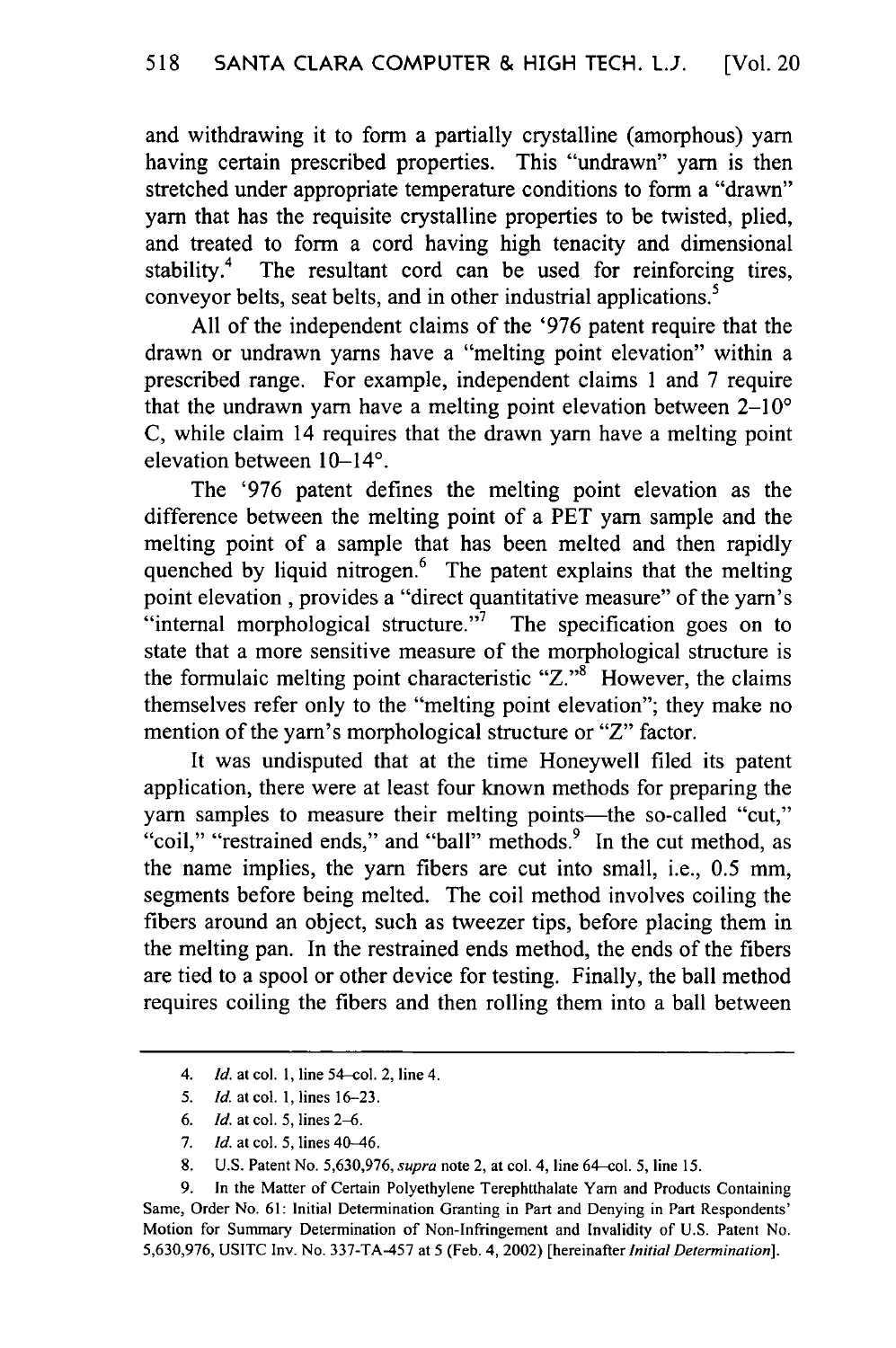one's fingers. Although there was some evidence that all four methods were known in the art, only the first three methods—the cut, coil, and restrained ends methods-were described in published materials. The fourth, or ball method, was described only in Honeywell's confidential, proprietary papers, which it produced during the litigation under a protective order.

The evidence showed that not only were there multiple testing methods for determining the melting point of PET yarn, but the four methods yielded significantly different results. Only Honeywell's confidential ball method yielded MPE values for Hyosung's accused PET yarn that were within the ranges recited in the claims. The three other sample preparation methods yielded MPE values for Hyosung's yarn that were well outside the claimed ranges.

The '976 patent, however, does not explicitly or inherently describe any of these particular methods, let alone specify which method should be used to perform the examples in the specification or to determine the MPE ranges in the claims. The only information provided in the patent are that the examples were run using 2 mg samples and a Perkin-Elmer Differential Scanning Calorimeter  $("DSC")$ .<sup>10</sup> The claims themselves, however, do not require the use of either the Perkin-Elmer DSC or a 2 mg sample size.

#### III. PROCEDURAL BACKGROUND

In April 2001, Honeywell filed a complaint in the U.S. International Trade Commission alleging that Hyosung Corporation and its American subsidiary, Hyosung (America), Inc. (collectively "Hyosung") were violating the Tariff Act of 1930, § 337, as amended (19 U.S.C. § 1337), by importing into the United States, selling for importation, or selling in the United States after importation, PET yarns manufactured by processes infringing Honeywell's '976 patent. After reviewing the complaint for sufficiency and conformance with the rules, the Commission determined in May 2001 to institute an investigation *In re Certain Polyethylene Terephthalate Yarn and Products Containing Same,* USITC Inv. No. 337-TA-457.

The ITC is a quasi-judicial, administrative agency with exclusive jurisdiction to conduct section 337 investigations. Although the ITC employs the same substantive patent law as a federal district court, there are some important procedural differences. For example, the ITC assigns an attorney from its Office of Unfair Import

<sup>10.</sup> U.S. Patent No. 5,630,976, supra note 2, at col. 4, line 64-67.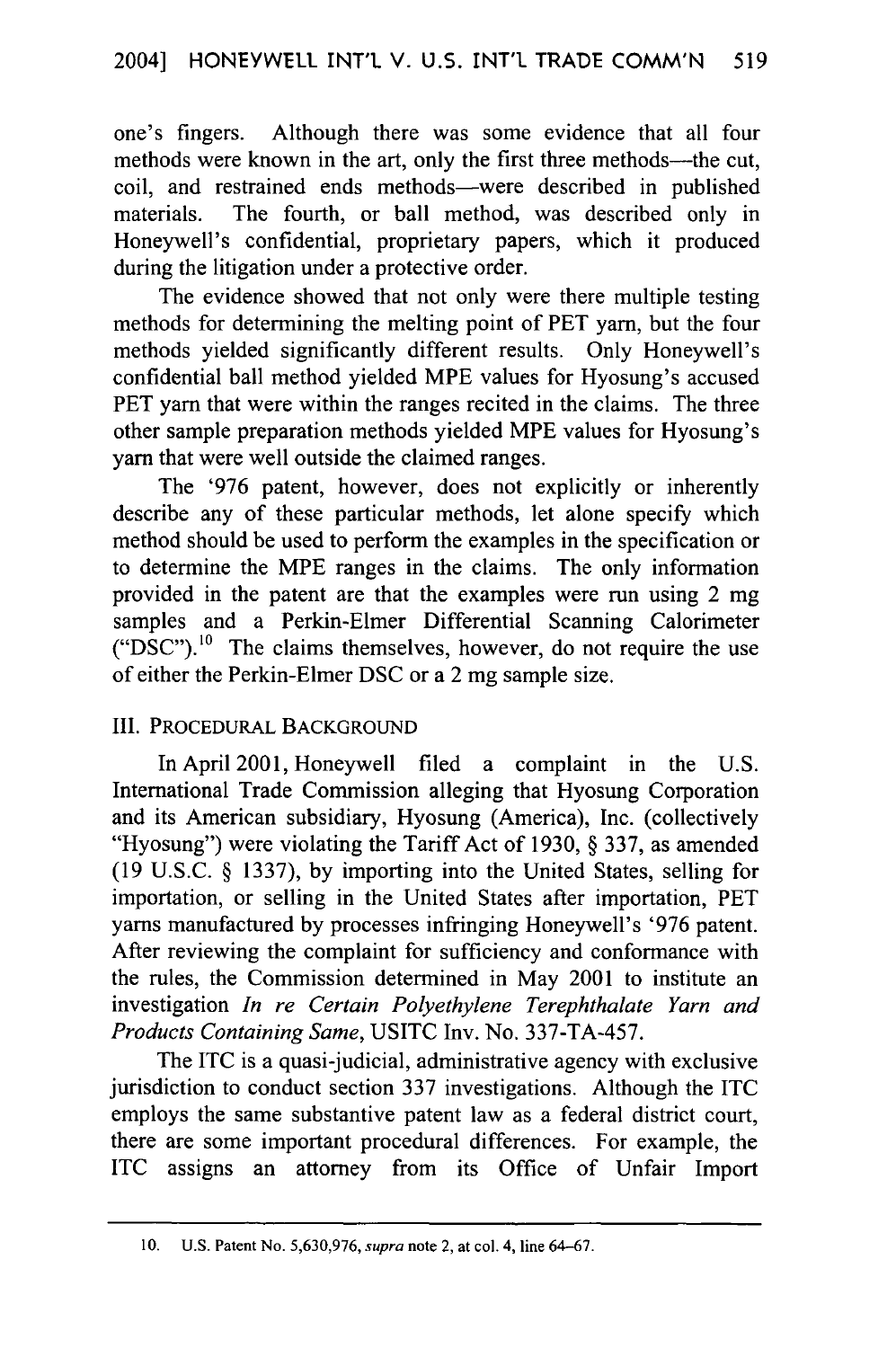Investigations ("OUII"), also known as the investigative attorney or staff attorney, who is intended to represent the public interest. The investigative attorney initially participates in the investigation as a neutral party, but eventually takes a position on issues of infringement, invalidity, and other issues before the administrative law judge ("ALJ"). After the **ALI** makes an initial determination on a dispositive issue, an aggrieved party can petition the Commission to review the determination and, as appropriate, adopt, modify, reverse, or remand that determination before it becomes final and appealable.

# *A. Hyosung's Motion For Summary Determination*

Hyosung subsequently moved for summary determination that Honeywell's patent claims were invalid and not infringed due to the vagaries of the MPE measurement methodology. Hyosung argued that Honeywell could not carry its burden of proof on infringement because, even though the ball method yielded MPE values within the claimed ranges for some yams, Hyosung could present equally valid evidence of non-infringement by using the published cut, coil, or restrained-ends methods. Also, without knowing which of the conflicting sample preparation methods to use, a competitor would find it impossible to determine the scope of the claims, how to practice the claimed invention, or whether the inventors had possession of the invention at the time they filed their application, according to Hyosung. Accordingly, Hyosung argued that the claims were invalid for failing the definiteness, enablement, and written description requirements of 35 U.S.C. § 112, paragraphs 1 and 2.<sup>11</sup>

Honeywell responded that even though the '976 patent does not expressly disclose or claim any particular method, a person of ordinary skill in the art would have interpreted the patent to require the use of the ball method because the other three sample preparation methods (the cut, coil, and restrained ends methods) could not be used practically with the Perkin-Elmer DSC or 2 mg sample sizes described in the specification, or were otherwise undesirable. In the alternative, Honeywell argued that a claim should be found as infringing if any one of the four sample preparation methods yielded an MPE value within the claimed range, regardless of the MPE values yielded by the other methods. This theory later became known as the "any one" construction of the claims.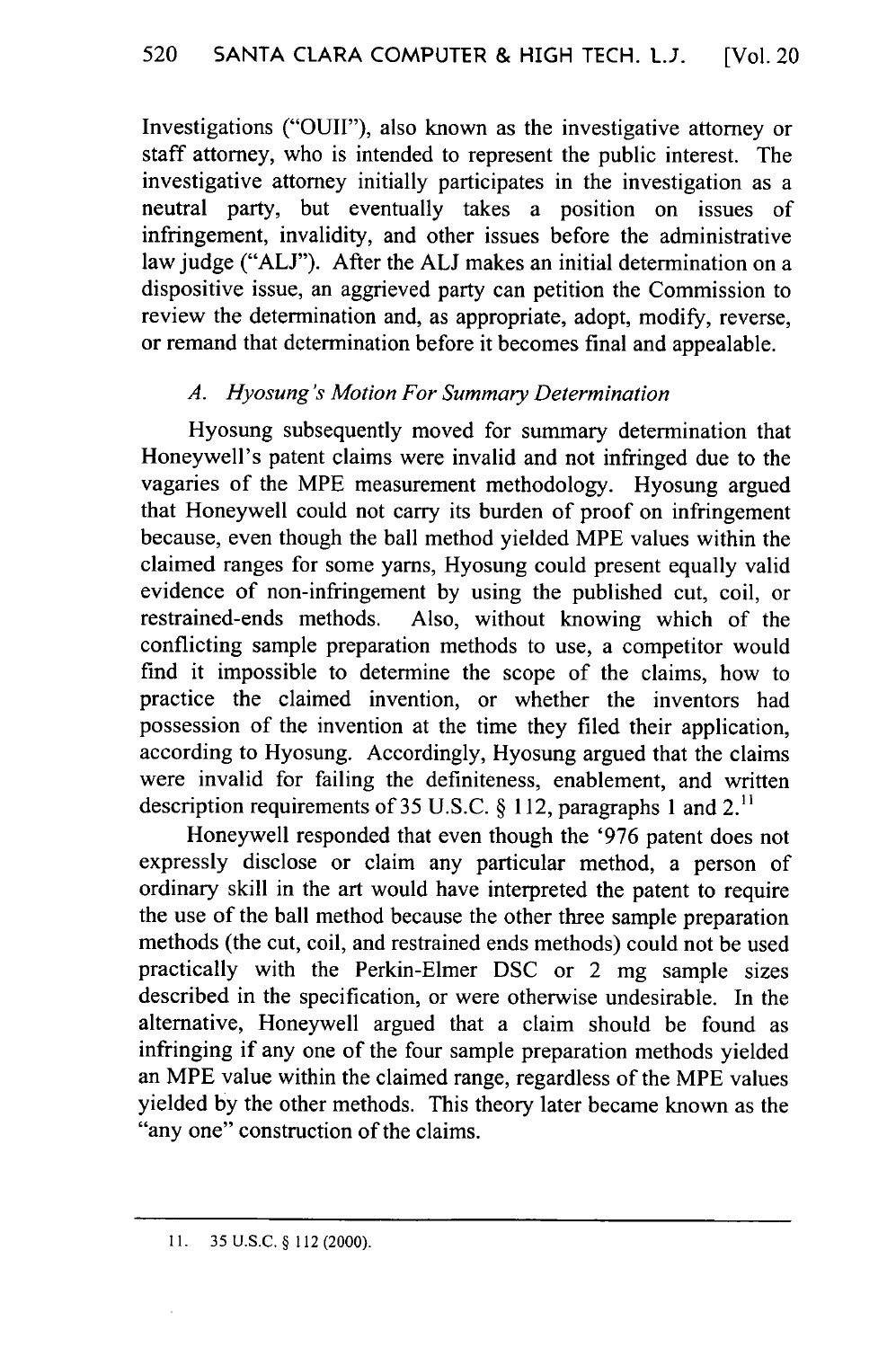# *B. AL! Found the '976 Patent Claims to be Valid but Not Infringed*

On February 4, 2002, the **ALJ** issued his initial determination (Order No. 61) on Hyosung's motion. He concluded that the patent claims were valid, but not infringed.

The **ALJ** found the essential facts undisputed by either party, i.e., that several sample preparation methods were known in the art but none was expressly disclosed or claimed in the patent; that the various methods yielded different MPE values; and that only one of those four methods—the ball—yielded MPE values within the claimed ranges. $^{12}$  Nonetheless, he believed that the choice of sampling Nonetheless, he believed that the choice of sampling method was a mere detail well-known in the art, and not an essential or novel element of the invention; thus, the sampling method did not need to be disclosed in the specification.<sup>13</sup> The variation among those methods, he further wrote, was immaterial because a person of ordinary skill would probably use several different sample preparation methods to verify the melting point elevation of a yarn sample. Therefore, the absence of any description of that detail in the patent did not render the claims unknowable, unworkable, or otherwise invalid under 35 U.S.C. § 112's first or second paragraphs. <sup>14</sup>

The lack of any mention of a sample preparation method was found to be fatal to the question of infringement, however. Honeywell's only evidence that the claims should be limited to the ball method was the declaration of its expert, Dr. Weigmann. But according to the **ALJ,** without adequate support in the specification, the expert's declaration proved to be too conclusory, convoluted, and speculative to be reliable. The **ALJ** thus rejected Honeywell's theory that the claims should be read to require the use of the ball method to determine MPE values.<sup>15</sup>

With no basis to narrow the claims, the **ALJ** concluded that the claims allowed any sample preparation method known in the art as of the priority date of the '976 patent. Even though Honeywell could demonstrate infringement by the ball method, Hyosung could present equally valid evidence of non-infringement by using the cut, coil, or restrained ends methods. Accordingly, the **ALJ** found that Honeywell could not meet its burden of proof on literal infringement. Further,

<sup>12.</sup> *Initial Determination, supra* note 9, at 4-6, 38-39.

<sup>13.</sup> *Id.* at 10.

<sup>14.</sup> *Id.* at **12-16.**

*<sup>15.</sup> Id.* at 23-27.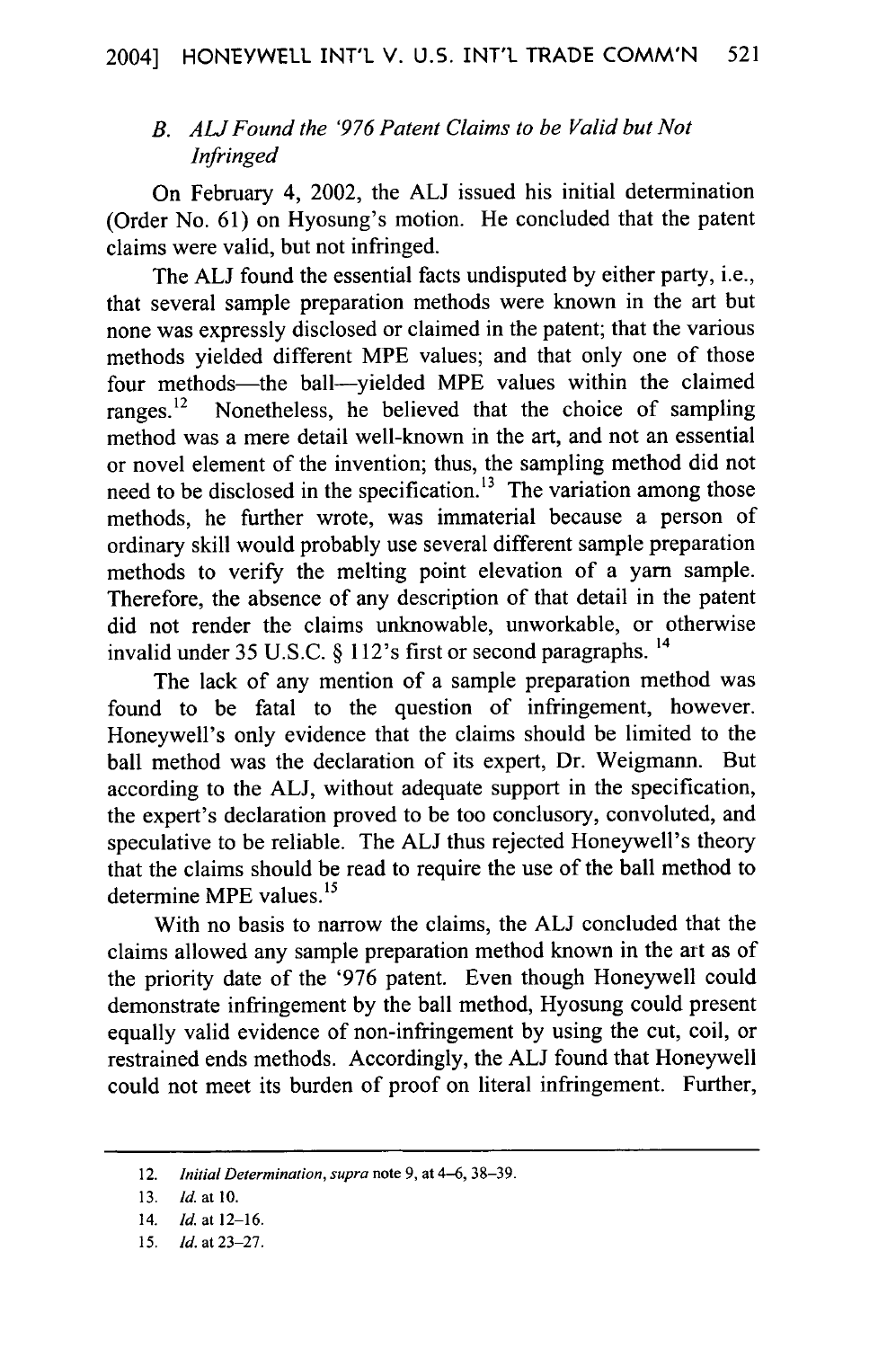establishing infringement through the doctrine of equivalents was held to be barred by prosecution history estoppel.<sup>16</sup>

# *C. Commission Determined the Claims are Invalid and Not Infringed*

Since the **ALI** had "split the baby" in ruling on Hyosung's summary determination motion, the parties filed cross-petitions seeking Commission review of portions of the ALJ's initial determination.<sup>17</sup> Honeywell petitioned the Commission to review the ALJ's non-infringement determination, while Hyosung and the Commission investigative attorney petitioned for review of the determination of no invalidity.

The review petitioned for is an internal ITC process that permits the Commission to examine and, if appropriate, adopt, reverse, modify, or remand an ALJ's initial determination before that initial determination becomes final and appealable. Although Commission review is somewhat similar to an appeal, the Commission is not an appellate court, but is the body responsible for making the final agency decision, and thus, the Commission does not defer to the **ALJ,** even on questions of fact. Rather, Commission review is *de novo* on all issues, for it has all the powers the agency would have in making the initial decision, except as it may limit the issues by notice or rule. $^{18}$ 

In March 2002, the Commission determined that it would review only the AL's finding that the claims were not indefinite, but would not review the findings on non-infringement, written description, or enablement.<sup>19</sup> Those unreviewed findings became the final determinations of the Commission under the Commission's rules.<sup>20</sup>

Two months later, the Commission reversed the **ALJ** and concluded that the '976 patent claims were indeed indefinite.<sup>21</sup>

21. In the Matter of Certain Polyethylene Terephtthalate Yam and Products Containing Same, Notice of Commission Determination To Reverse The Decision Of The Presiding

<sup>16.</sup> *Id.* at 25-36.

<sup>17.</sup> *See* 19 C.F.R. § 210.43 (2002) (Commission rule regarding petitions for review).

<sup>18.</sup> *See* Commission Opinion at 9, citing Administrative Procedure Act, 5 U.S.C. § 557(b).

<sup>19.</sup> In the Matter of Certain Polyethylene Terephtthalate Yam and Products Containing Same, Notice of Commission Determination to Review In Part An Order Granting-In-Part And Denying-In-Part A Motion For Summary Determination Of Invalidity And Non-Infringement Of The Only Patent At Issue In The Investigation; Determination to Grant Two Motions to Strike Exhibits, USITC Inv. No. 337-TA-457 (Mar. 21, 2002); see also Commission Opinion at  $1 - 3$ .

<sup>20.</sup> *See* 19 C.F.R. § 210.42(h)(2) (2003).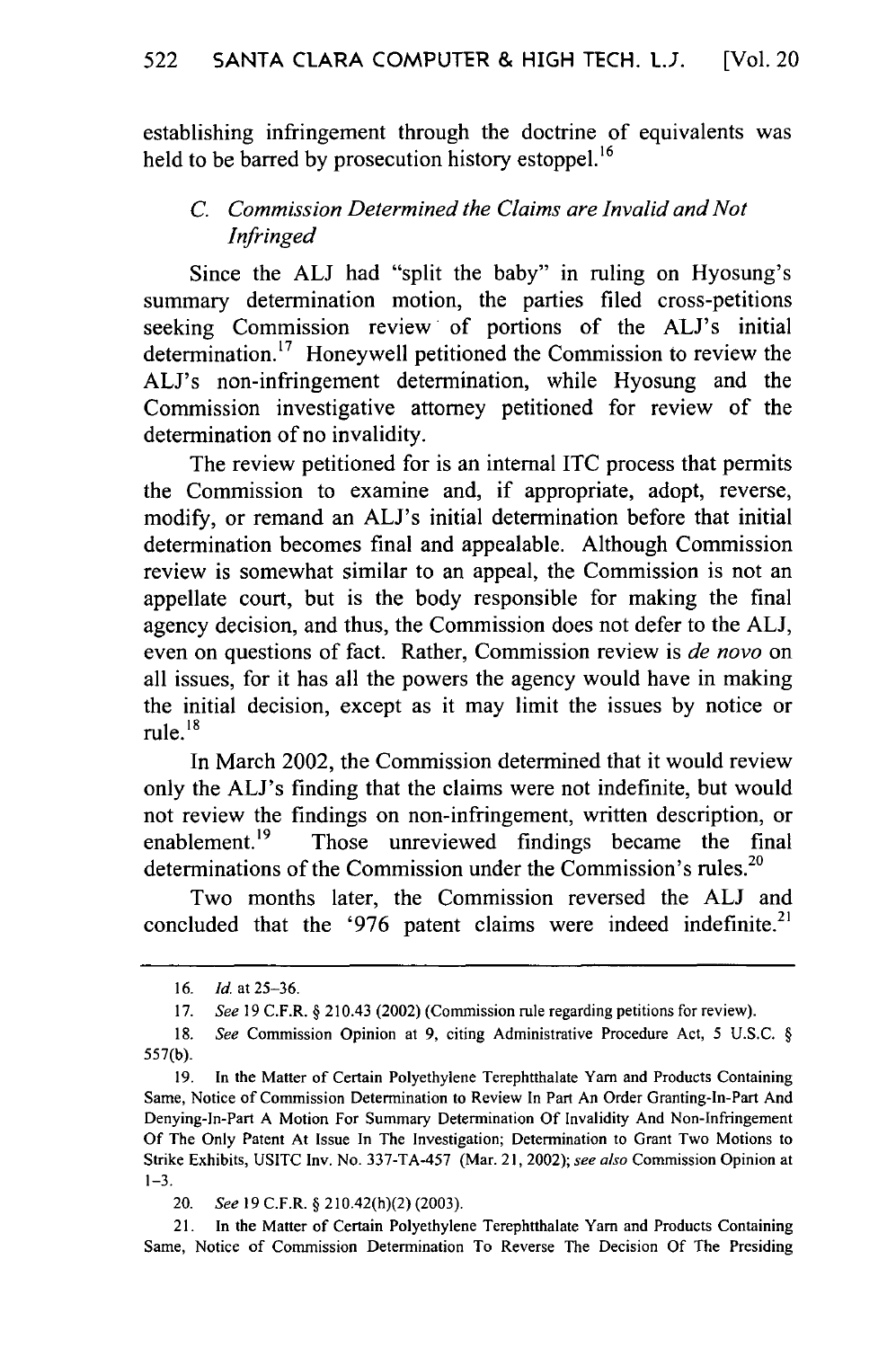Although the Commission agreed with the **ALJ** that the claims allowed any method of sample preparation, the Commission found that this rendered the claims indefinite because the different methods had a "substantial effect" on the melting point elevation, and thus, on the scope of the claims. The Commission also found that the claims were not as precise as they could be, given that publications in the art typically describe the sample preparation method that was used. The Commission concluded that the claims were indefinite because they did not adequately inform competitors of their scope.

#### *D. The Federal Circuit Affirmed the Commission's Finding of Indefiniteness*

Honeywell appealed the Commission's final determination of non-infringement and indefiniteness to the U.S. Court of Appeals for the Federal Circuit. Briefly, Honeywell argued that the term "melting point elevation" was susceptible to three constructions. First, there was Honeywell's preferred construction that the claims are limited to the ball method, based on the declaration of its expert, Dr. Weigmann. Second, there was the Commission's construction that the claim term covers any sample preparation method. Honeywell argued it had proved infringement under this construction by using the ball method, regardless of any contrary evidence presented by Hyosung. Finally, Honeywell argued that the Commission had, in effect, adopted a third construction that required proving infringement by all four methods. This "all methods" construction, Honeywell argued, was improper because it rendered the claims inoperative. As for indefiniteness, Honeywell argued that a person skilled in the art need only conduct minor testing to conclude that the examples were performed using the ball method.

The Federal Circuit disagreed, and in a precedential opinion, affirmed the ITC's determination that the claims were indefinite under 35 U.S.C. §112, second paragraph.<sup>22</sup> The Court vacated the Commission's non-infringement finding as moot, however, on the basis that infringement cannot be properly determined where the claims lack a clear and definitive construction.<sup>23</sup>

Administrative Law Judge On The Issue Of Indefiniteness; Termination Of The Investigation With A Finding Of No Violation, USITC Inv. No. 337-TA-457 (May 17, 2002).

<sup>22.</sup> *Honeywell,* 341 F.3d at 1334.

<sup>23.</sup> *Id.* at 1342 ("Because the claims are indefinite, the claims, by definition, cannot be construed (citations omitted). Without a discemable claim construction, an infringement analysis cannot be performed.").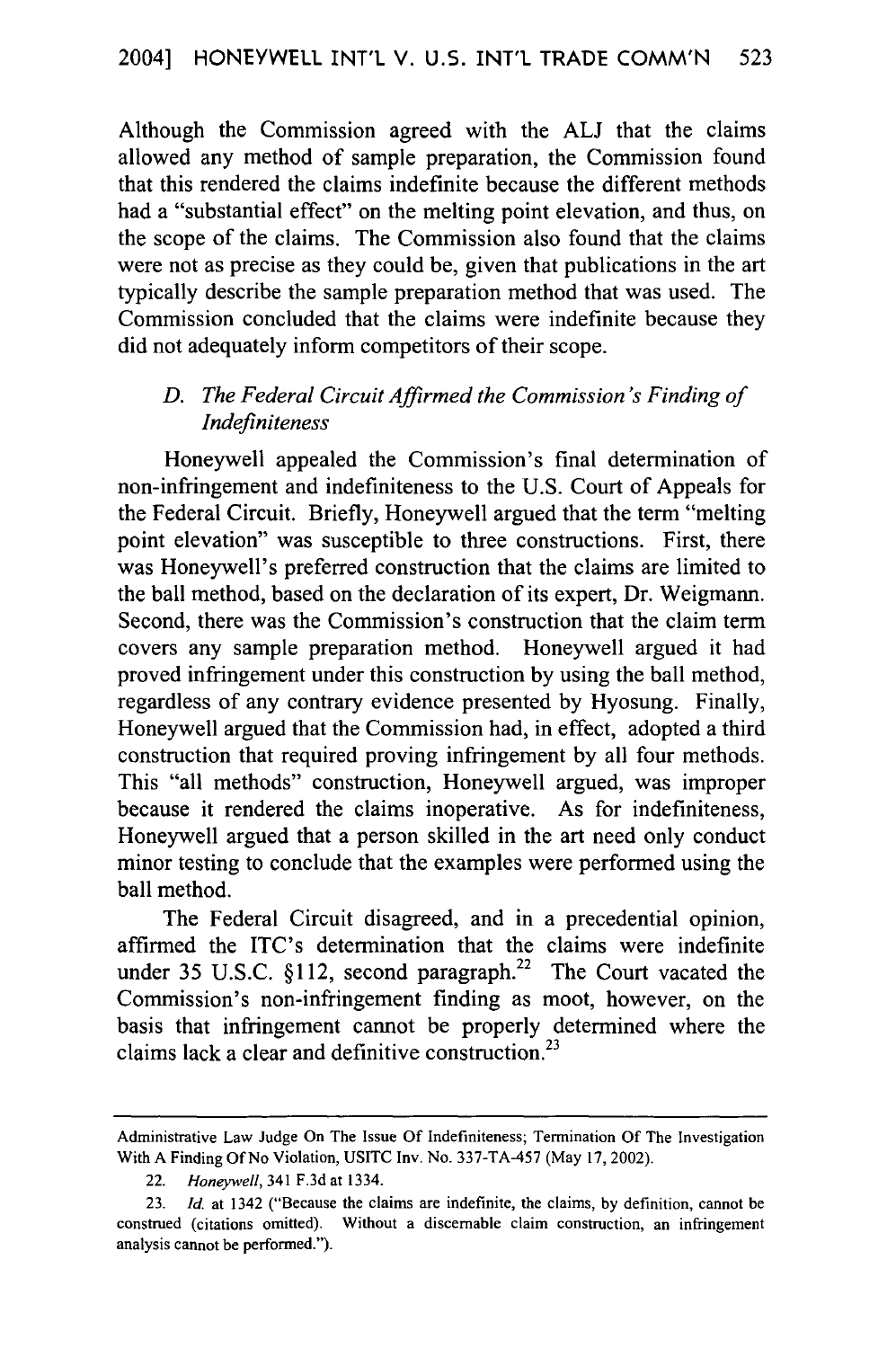In so holding, the Federal Circuit summarily disposed of Honeywell's theory that the claims should be limited to the "ball" method of sample preparation.<sup>24</sup> Like the Commission before it, the Federal Circuit found nothing in the intrinsic evidence to support such a limitation. The only remaining evidence in support of this construction was the extrinsic testimony of Honeywell's expert, Dr. Weigmann.<sup>25</sup> "Adopting Honeywell's proffered construction," the court wrote, "would require the court to impose a limitation that is not only outside the bounds of the claims, the written description, and the prosecution history, but is also outside the scope of any written publication."<sup>26</sup> Moreover, the court did not find the brief references to a Perkin-Elmer DSC and 2 mg samples in the examples compelling because those conditions did not actually exclude the use of any of the other methods. $27$ 

Just as the claims cannot be limited to the ball method only, the court concluded that the claims could not be construed to mean that infringement can be proven by considering "any one" method of sample preparation. The sample preparation method is "critical in determining MPE," the court wrote, because different sample preparation methods yield different results. Without knowing which method to use, competitors could not discern whether their yams fell inside or outside the claims, i.e., whether they were practicing the invention or successfully designing around it.<sup>28</sup>

That left only the "all method" construction, which supposedly meant that that the claims could be found infringed only if all of the sample preparation methods yielded MPE values within the claimed ranges. Despite Honeywell's argument that such a construction would render the claims inoperable, the Federal Circuit refused to construe the claims to preserve their validity. Rather, the Court held the '976 patent claims were invalid, either by indefiniteness or by lack of enablement.<sup>29</sup>

27. **Id.** at 1329-40.

28. Honeywell, 341 F.3d at 1341, citing Morton Int'l v. Cardinal Chem. Co., 5 F.3d 1464, 1470 (Fed. Cir. 1993) (claims are indefinite when person skilled in the art could not discern whether a given compound was within the scope of the claims).

<sup>24.</sup> *Id.* at 1340.

<sup>25.</sup> Id. *at* 1340.

<sup>26.</sup> Id. at 1341.

<sup>29.</sup> *Id.* at 1341.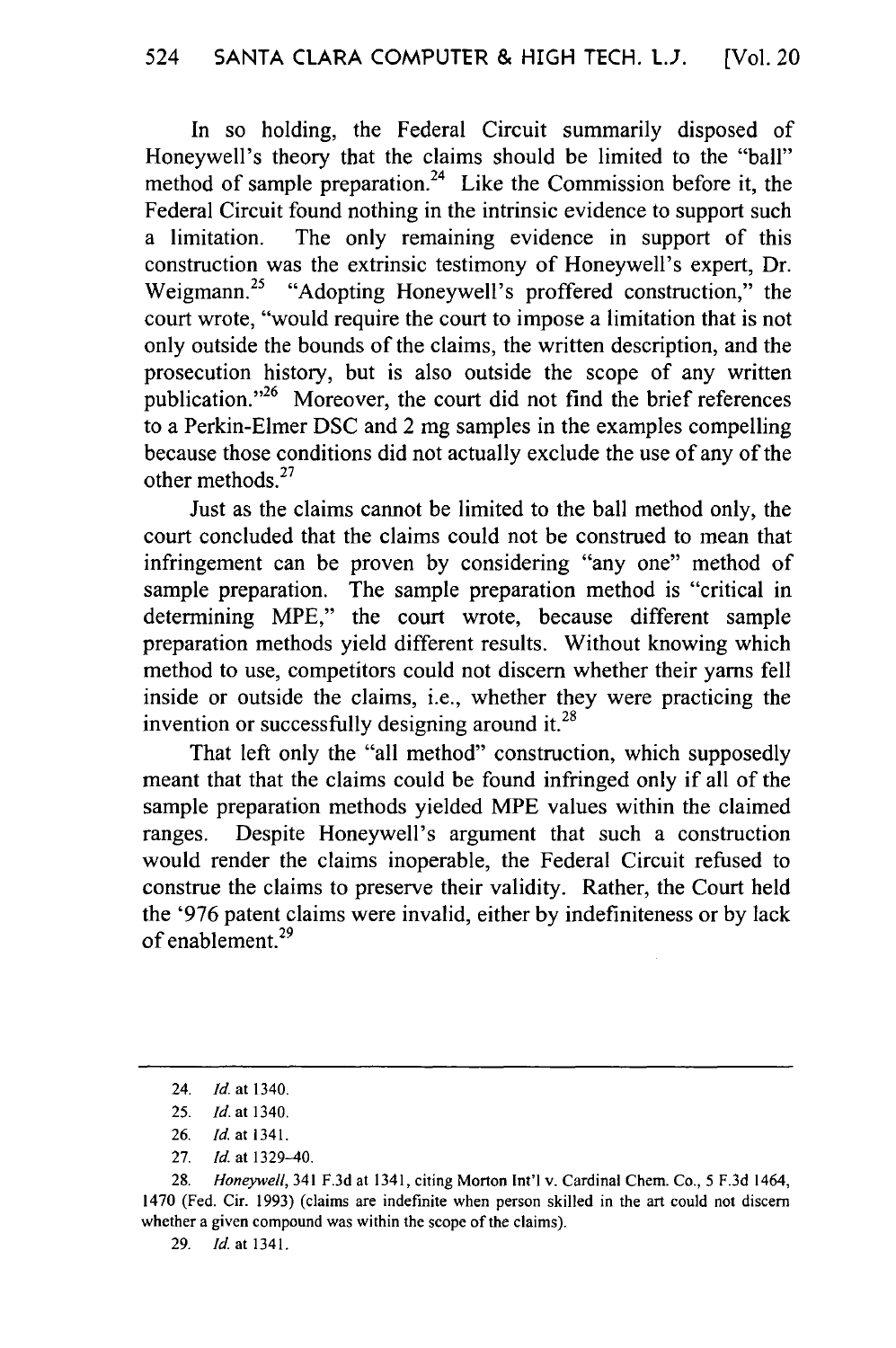#### IV. SIGNIFICANCE OF THE *HONEYWELL* DECISION

The problem with Honeywell's claims was not simply that there were multiple methods for preparing the yam samples to measure their MPE, or even that the '976 patent did not identify which of those various methods should be used. The central problem was that those sample preparation methods yielded significantly different results. One method yielded an MPE value that fell inside the claimed ranges, while the other methods yielded MPE values outside those ranges for any given yam. It was this fact that rendered the multiplicity of methods and lack of description so significant.

It was this fact that also distinguished the *Honeywell* case from *PPG Industries, Inc. v. Guardian Industries Corp.,3°* one of the cases cited by Honeywell and discussed by the Federal Circuit.<sup>31</sup> In *PPG*, the claims were directed to a tinted, ultraviolet-absorbing glass having an ultraviolet transmittance of  $31\%$  or less.<sup>32</sup> The accused infringer argued that the claims were indefinite because the patentees failed to specify which of several conventional methods should be used to measure the ultraviolet transmittance.<sup>33</sup> The court found that the multiplicity of methods made no difference because they all yielded essentially the same result.<sup>34</sup> On that basis, the Federal Circuit concluded that the claims were sufficiently definite as to put the public on notice as to their scope, and affirmed the lower court's ruling of no invalidity. $3<sup>5</sup>$ 

Only after it became clear that different sample preparation methods yielded different MPE values did the absence of any limitation on those methods in the Honeywell patent become significant. Honeywell attempted to construct such a limitation from a few clues in the patent specification, namely, the use of a Perkin-Elmer differential scanning calorimeter and 2 mg samples. Yet none of those supposed limitations was included in the claims themselves. This led the Federal Circuit to reject Honeywell's argument that the claims should be limited to its confidential, proprietary ball method. Left unmentioned in the Court's opinion was the sheer impracticality, even impossibility, of Honeywell's assertion that a person of ordinary skill in the art could: rerun all of the examples in patent using all four

35. *Id.*

<sup>30. 75</sup> F.3d 1558 (Fed. Cir. 1996).

<sup>31.</sup> *Honeywell,* 341 F.3d at 1341.

<sup>32.</sup> *PPG,* 75 F.3d at 1561.

<sup>33.</sup> *Id.* at 1562.

<sup>34.</sup> *Id.* at 1563.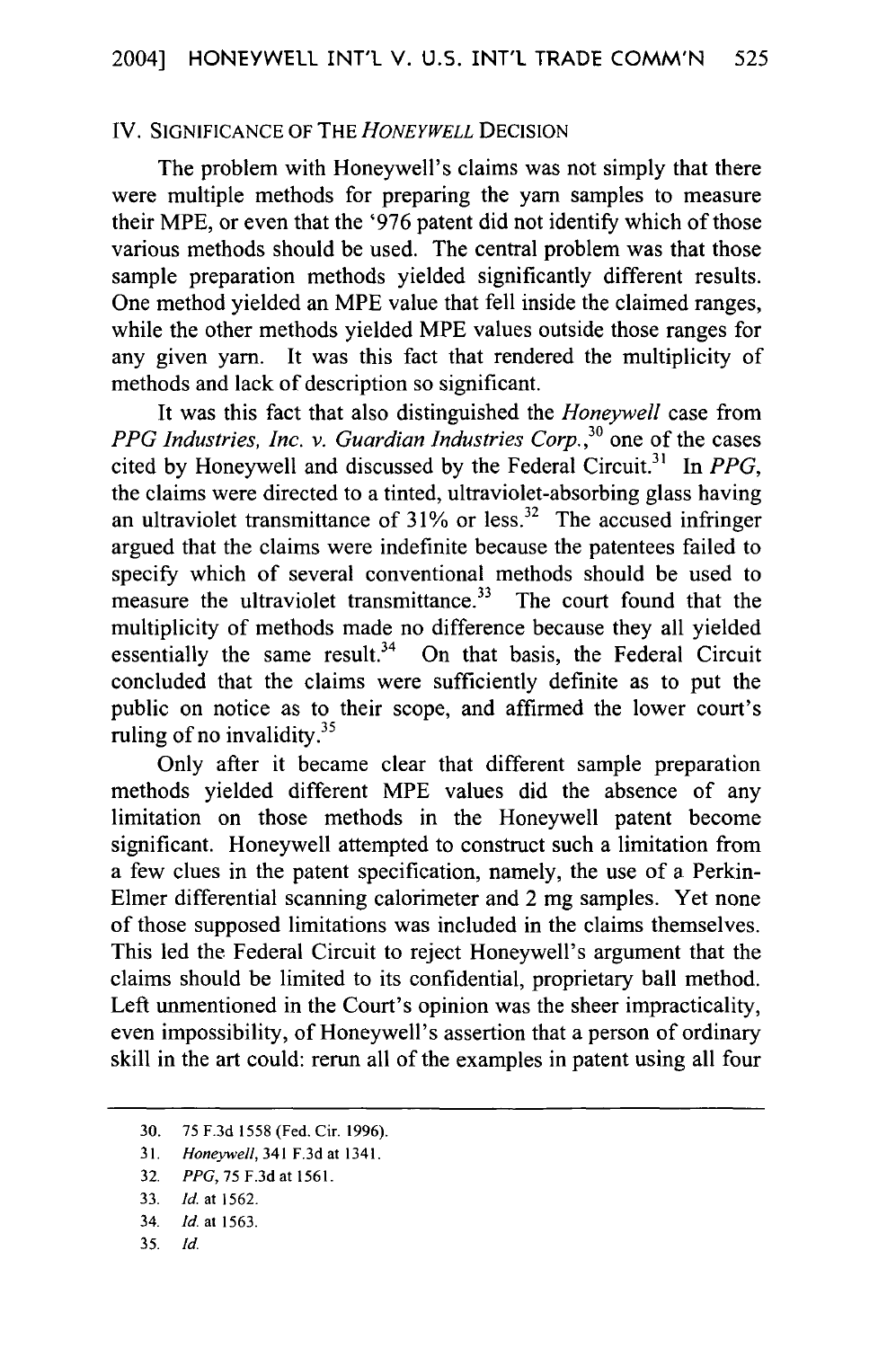sample preparation methods; accomplish the same results presented in the patent's examples, even though the methods are far from precise; and thereby determine which method was used.

The absence of any meaningful discussion in the Honeywell patent of the sample preparation method distinguishes this case from *Exxon Research and Engineering Co. v. United States,* which was discussed in the Commission's opinion.36 In *Exxon Research,* the claims recited the term "U subL," which is the velocity of a liquid along a reactor column. The claims did not explain, however, whether "U subL" referred to interstitial velocity (the true or accurate velocity at which the liquid rises in a column) or the superficial velocity (the ideal velocity, without consideration of the internal structures, gas bubbles, particles, or other impediments to liquid flow).<sup>37</sup> Even though the interstitial and superficial velocities could be significantly different, the Federal Circuit concluded that the claims were not indefinite because there were sufficient indications in the claims and specification to lead a person of ordinary skill to conclude that "U subL" referred to interstitial and not superficial velocity. $38$  The court concluded that "the degree of ambiguity injected into the claims by the patentees' lack of precision is therefore not fatal."39 In *Honeywell,* however, there were no such meaningful indications at all. Thus, even though *Honeywell* and *Exxon Research* both involved quantitative parameters that varied significantly with the manner in which they were measured, the cases reached opposite results due to the presence or absence of any discussion in the patent that might narrow the parameter at issue.

*Honeywell, PPG, Exxon Research,* and other such cases emphasize the importance of closely examining the clarity, definiteness, and completeness of any quantitative parameters or formulae that are recited in or related to the claims. This examination does not stop with the claim terms themselves, but requires looking behind each quantitative term to determine whether a person skilled in the art would know how to measure or calculate that parameter. For example, the term melting point elevation in the *Honeywell* case did not itself appear indefinite since it was defined in the specification. Yet, it was rendered indefinite in light of the fact that there are different methods of determining MPE and those methods yielded

<sup>36. 265</sup> F.3d 1371 (Fed. Cir. 2001).

<sup>37.</sup> Id. at 1382-83.

<sup>38.</sup> *Id.* at 1383-84.

<sup>39.</sup> *Id.* at 1384.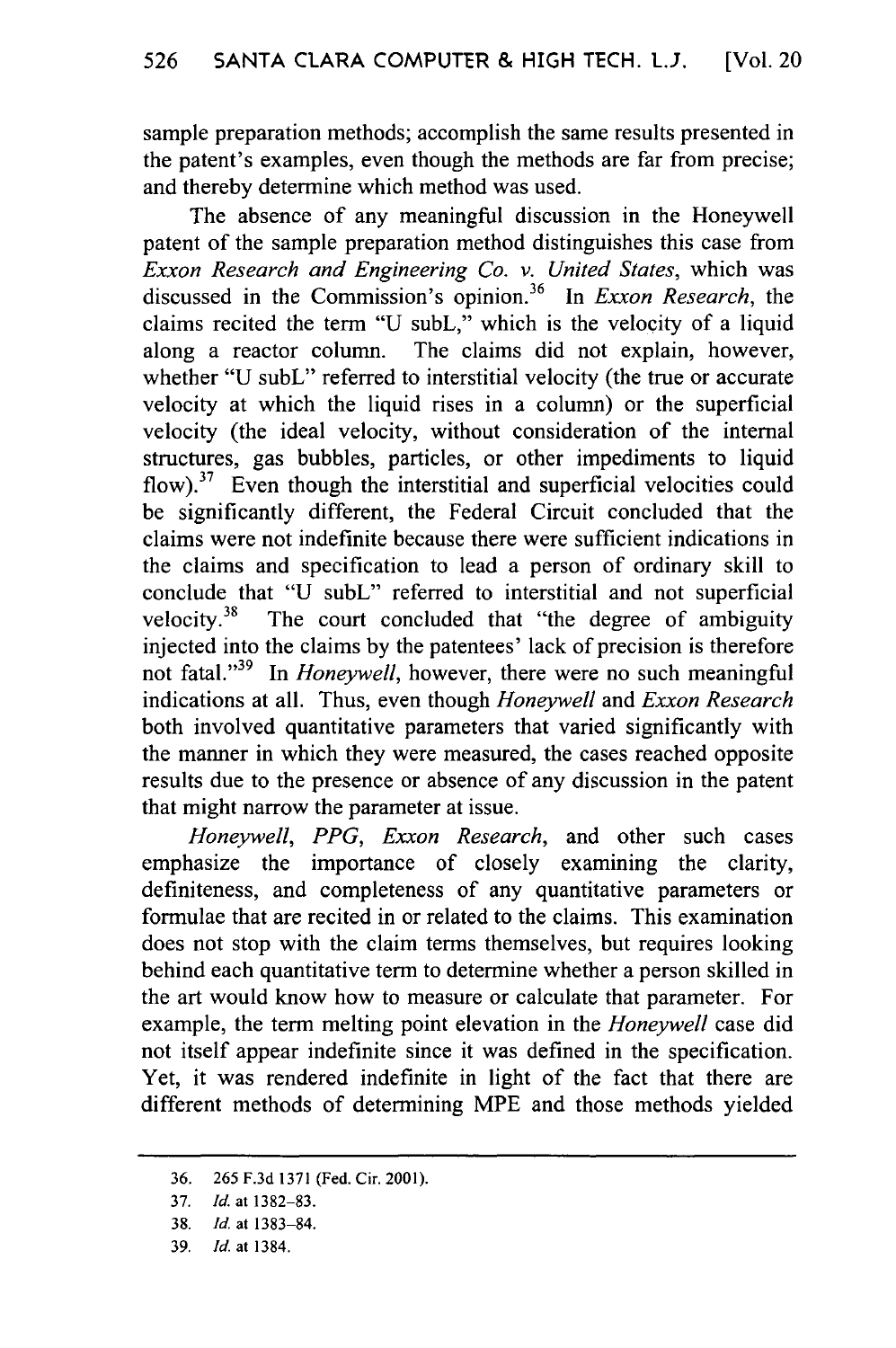significantly different results. The case turned, then, not so much on the claim term itself but on *how that term could be measured,* and not so much on what was *in* the claim but on what was *left out* of the claim or specification.

This issue will become increasingly important as more and more patentees create new parameters to describe or claim their invention. In those cases in particular, the patent applicant must carefully define each new parameter and scrutinize the manner in which it is to be measured or calculated in order to ensure that the patent satisfies the definiteness, enablement, and other requirements of 35 U.S.C. § 112. But this problem may also arise even when using established terms, as when they have multiple meanings *(e.g., Exxon Research)* or can be measured by different means *(e.g., PPG).* In *Honeywell,* both situations were in play. The patentees invented the term "melting point elevation" (the difference between two melting point values) but failed to recognize that those melting point values could be measured through different means, with substantially different results. That failure cost the patentees their claims.

#### V. CONCLUSION

Patentees should not be beguiled by the use of quantitative parameters or formulae in their claims. The facial clarity or precision of such terms may be only an illusion, as when the parameter is susceptible to more than one meaning or can be measured in more than one way. Indefiniteness may be a particular problem when patentees invent their own parameters if they fail to clearly define that term and the manner in which it is to be measured or calculated. Avoiding this problem requires scrutinizing and clarifying not only the meaning of the claim term itself, but also any other parameters, formulae, test methods, or other factors that may affect the definition, measurement, calculation, or determination of that claim term.